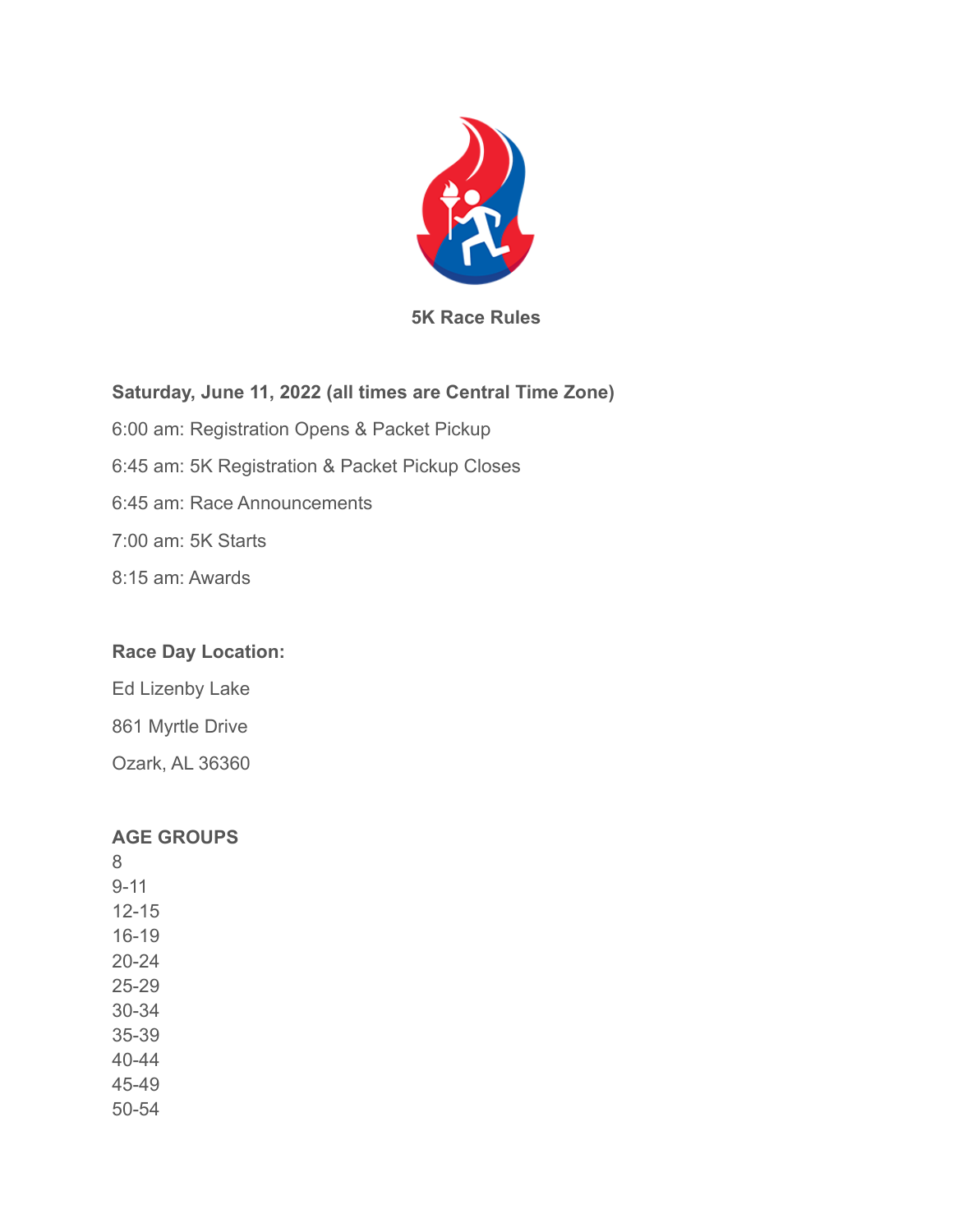55-59 60-64 65-69 70-74 75+

**PROOF OF AGE IS REQUIRED** to pick up your packet. Parents/coaches must show a picture ID in order to pick up the packet for their youth participants.

All participants will receive a participant medal.

#### **How to wear your Bib Number:**

Please wear your Bib Number on the **FRONT** of your shirt during the race. [\[Example\]](https://championship-racing.com/racing-101/wearing-your-bib/) Remember to bring your Bib Number Race day. No Bib Number means no recorded time in the 5K

**5K - Awards** - 8:15am (Subject to change, check back)

Male and Female 5K Awards to:

Top Male/Female Overall

Top 3 in 5 year age brackets from 0-8, 9-11, 12-15, 16-19, 20-24, 25-29,

30-34, 35-39, 40-44, 45-49, 50-54, 55+59, 60-64, 65-69, 70-74, 75+ (5K Only)

Overall & Age Group Awards will Not be duplicated.

This is an unsanctioned event, but USA Track & Field (USATF) rules will be used as a guideline. This includes but is not limited to unsportsmanlike conduct, headphones, race numbers, abandonment of personal items, and racecourse rules. For a complete list of rules, please refer to the most up to date USA Track & Field rules at [https://www.usatf.org/governance/rule-books.](https://www.usatf.org/governance/rule-books)

## **Bandit Policy:**

Bandits are unregistered runners or walkers attempting to participate in the run or walk events. Running with No registration is not permitted in the 5K. Please be sure to register for the Alabama State Games 5K so that you can enjoy all that the race has to offer. Everyone in the 5K will need to wear their Bib Number that shows you are a registered participant. All proceeds of the event go to the [ASF Foundation.](https://www.asffoundation.org/)

**Pets at the Race:** All pets must be on a leash. Please clean up after your pet. The actions of the pet are the responsibility of the pet owner/caretaker.